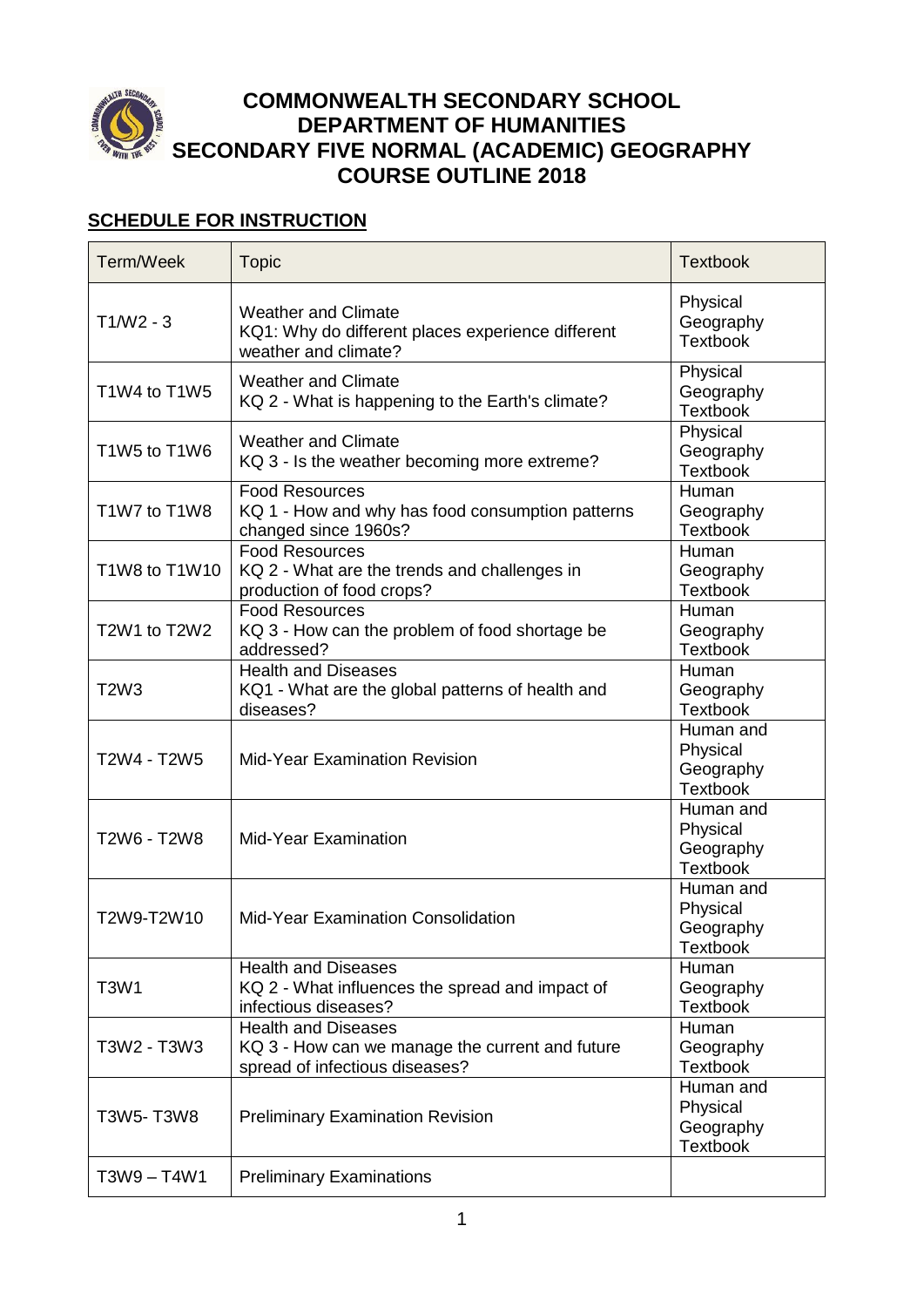| T4W2 – T4W4 | Preliminary Examinations Consolidation |  |
|-------------|----------------------------------------|--|
| T4W5        | <b>Study Leave</b>                     |  |

## **TEACHERS:**

S4-5 – Miss Gaayathri Arasakumar (Ext 139)

[Gaayathri.arasakumar@commonwealthsec.moe.edu.sg](mailto:Gaayathri.arasakumar@commonwealthsec.moe.edu.sg)

S4-6 & S4-7/8 - Mr Chua Qiyou (Ext 132) [chua.qiyou@commonwealthsec.moe.edu.sg](mailto:chua.qiyou@commonwealthsec.moe.edu.sg)

## **REFERENCES**

## **Basic text:**

Physical Geography Textbook

Human Geography Textbook

#### **Other references:**

- Cambridge GCE O Level Mathematics 2236 Syllabus
- Additional hand-outs will be provided to supplement the textbook

#### **ASSESSMENT**

#### **(i) Components of Assessment**

| CA <sub>1</sub>   | SA <sub>1</sub>              | <b>SA2/Preliminary</b><br><b>Examinations</b> |
|-------------------|------------------------------|-----------------------------------------------|
| <b>Class Test</b> | <b>Mid-Year Examinations</b> | <b>Preliminary Examinations</b>               |
| 0%                | 0%                           | 100%                                          |

## **(ii) Details of Assessment**

## **Continual Assessment (CA)**

| S/N | <b>Assessment Component</b> | <b>Term/Week</b> | <b>Format</b>     |
|-----|-----------------------------|------------------|-------------------|
|     | <b>Class Test</b>           | Term 1 Week 6    | Duration: 45 mins |
| 2   | <b>Class Test</b>           | Term 1 Week 10   | Duration: 20 mins |
| 3   | <b>Class Test</b>           | Term 2 Week 2    | Duration: 30 mins |
| 4   | <b>Class Test</b>           | Term 3 Week 4    | Duration 30 mins  |